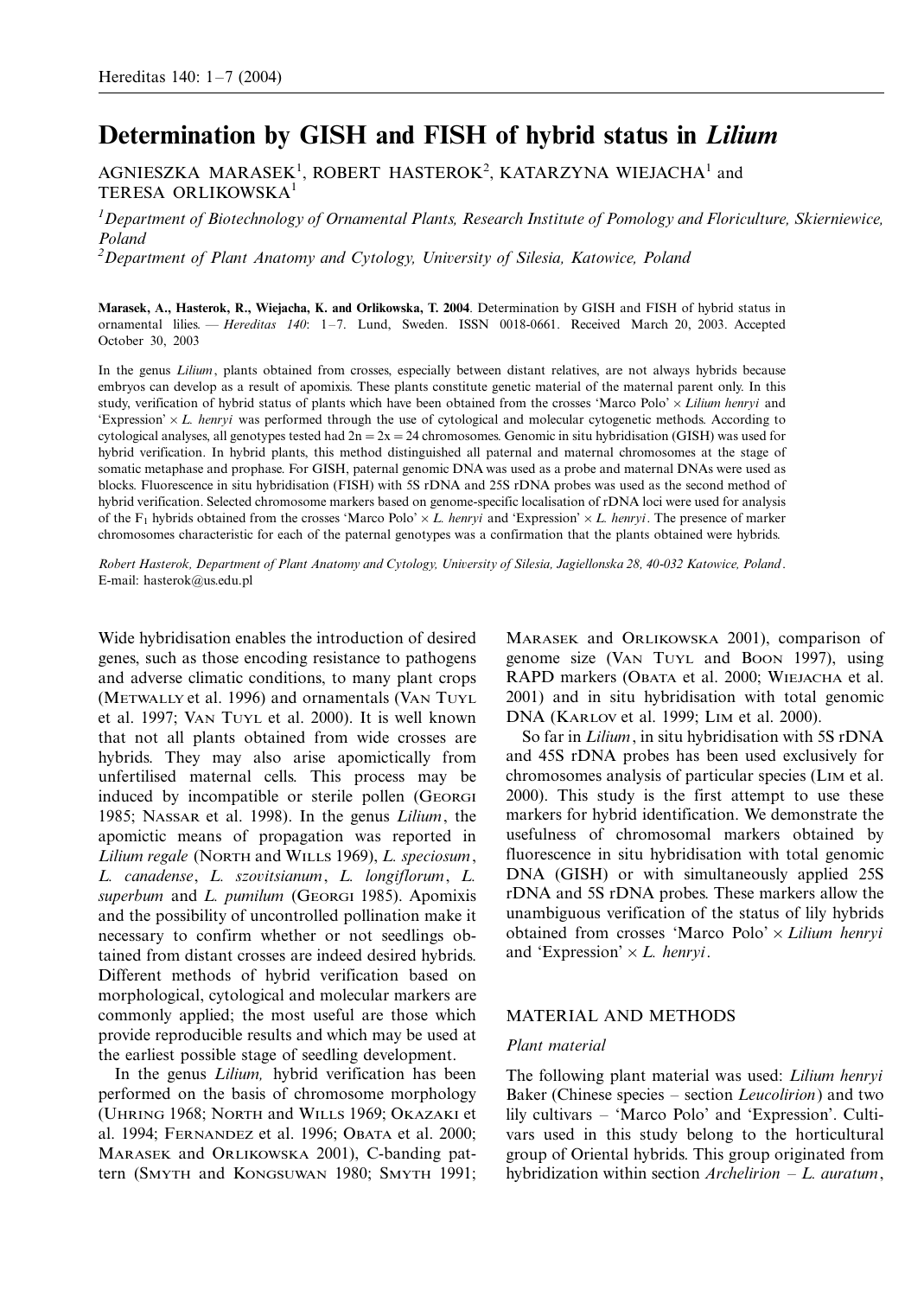L. speciosum, L. japonicum, L. rubellum, L. nobilissimum, L. alexandre (WITHERS 1967; FELDMAIER and MCRAE 1982).

The seedlings were obtained in vitro by ovule culture. Chromosomal markers were sought in  $F_1$ seedlings from crosses between 'Marco Polo'  $\times$  Lilium henryi (4 plants) and 'Expression'  $\times L$ . henryi (10 plants). The aim of these crosses was to obtain phenotypic forms which were morphologically as close to Oriental hybrids as possible, but with greater resistance to disease and winter conditions. Parental genotypes and putative hybrids were propagated in vitro on MS medium (MURASHIGE and SKOOG 1962) without growth regulators, through adventitious bulblets. Roots were obtained in a medium supplemented with 60 g  $1^{-1}$  sucrose and 5 g  $1^{-1}$  charcoal.

# Preparation of chromosomes

Roots of  $0.5-1.5$  cm length were treated with  $0.1\%$ colchicine for 4 hours in the dark at room temperature, then fixed in 3:1 ethanol-glacial acetic acid for 4 hours and stored at  $-20^{\circ}$ C until required. For further preparation, fixed root tips were washed in 0.01 M enzyme buffer (citric acid-sodium citrate, pH 4.8) for 20 min and digested in a mixture of enzymes consisting of 20% pectinase (Sigma) and 4% cellulase (Sigma) for 5 h at 37°C. Root meristems were squashed in a drop of 45% acetic acid. After freezing, the coverslips were quickly removed and the slides were dehydrated in pre-chilled absolute ethanol for 15 min, air-dried and kept at 4°C until use.

#### DNA probes

For the GISH procedure, total genomic DNA from L. henryi was used as a probe. DNA was isolated from young leaves obtained in vitro as described by ALJANABI and MARTINEZ (1997) with slight modifications. Isolated DNA was cut with DNase I (0.05 U  $\mu$ l<sup>-1</sup>) to 1 to 10 kb fragments and labelled by nick translation with rhodamine-4-dUTP (Amersham Pharmacia).

The 5S rDNA probe was obtained from the wheat clone pTa794 (GERLACH and DYER 1980) by PCR amplification and labelled with rhodamine-5-dUTP (Roche) as described in HASTEROK et al. (2002). The 25S rDNA probe was obtained by nick translation with digoxygenin-11-dUTP (Roche) of a 2.3 kb subclone of the 25S rDNA coding region of A. thaliana (UNFRIED and GRUENDLER 1990).

#### Fluorescence in situ hybridisation

The fluorescence in situ hybridisation procedure was adopted from HASTEROK et al. (2001). Chromosome preparations were pre-treated with DNase-free RNase

(100  $\mu$ g ml<sup>-1</sup>) in 2 × SSC for 1 h at 37°C, then washed in  $2 \times SSC$  for 15 min, post-fixed in 1% aqueous formaldehyde in PBS buffer for 10 min, washed again in  $2 \times SSC$  for 15 min and finally dehydrated in an ethanol dilution series and air-dried. The hybridisation mixture consisted of 50% deionised formamide, 10% dextran sulphate,  $2 \times SSC$ , 1% SDS and probe DNA (100 ng per slide). Chromosome preparations and pre-denatured ( $75^{\circ}$ C for 10 min) probes were denatured at  $70-72^{\circ}$ C for 5 min and allowed to hybridise overnight at 37°C in a moist chamber. After hybridisation, slides were washed for 10 min in 20% formamide in  $0.1 \times$  SSC at 42<sup>o</sup>C, followed by several washes in  $2 \times SSC$ . Digoxygenated probes were immunodetected by FITC-conjugated anti-digoxygenin antibodies (Roche). The chromosomes were mounted and counterstained in Vectashield (Vector Laboratories) containing 2.5  $\mu$ g ml<sup>-1</sup> 4',6-diamidino-2-phenylindole (DAPI; Sigma).

Genomic in situ hybridisation was performed as described by JENKINS and HASTEROK (2001). Total genomic DNA isolated from maternal parents 'Marco Polo' and 'Expression' was cut with DNase I (0.05 U  $\mu$ l<sup>-1</sup>) to 100-1 000 bp fragments and used as a block. Blocking DNA was used at a ratio 1:30 (probe:block).

#### Photographic documentation

For each genotype, the four best slides were analysed. At least 10 metaphase and interphase cells were examined for each plant. Selected chromosome spreads and interphase nuclei were photographed with a camera attached to a Leica DMRB epifluorescence microscope using UV excitation for DAPI visualisation, blue light excitation for FITC-conjugated antibodies and green excitation for rhodaminedUTP labelled probes on Fujicolour 400 ISO colour negative film. Images were scanned and processed uniformly using Micrografx Picture Publisher software.

Chromosomes were identified and classified from A to L as described by STEWART (1947).

#### RESULTS

#### Genomic in situ hybridisation

Figure 1a–b show the results of hybridisation with total genomic DNA of L. henryi to somatic chromosomes of plants obtained from crosses 'Marco Polo'  $\times$ L. henryi (a) and 'Expression'  $\times$  L. henryi (b), respectively. In both cases, 12 chromosomes of the paternal form are uniformly painted red along their entire length. Remaining (maternal) chromosomes do not hybridise at all or show an insignificant level of crosshybridisation with the probe. In interphase nuclei of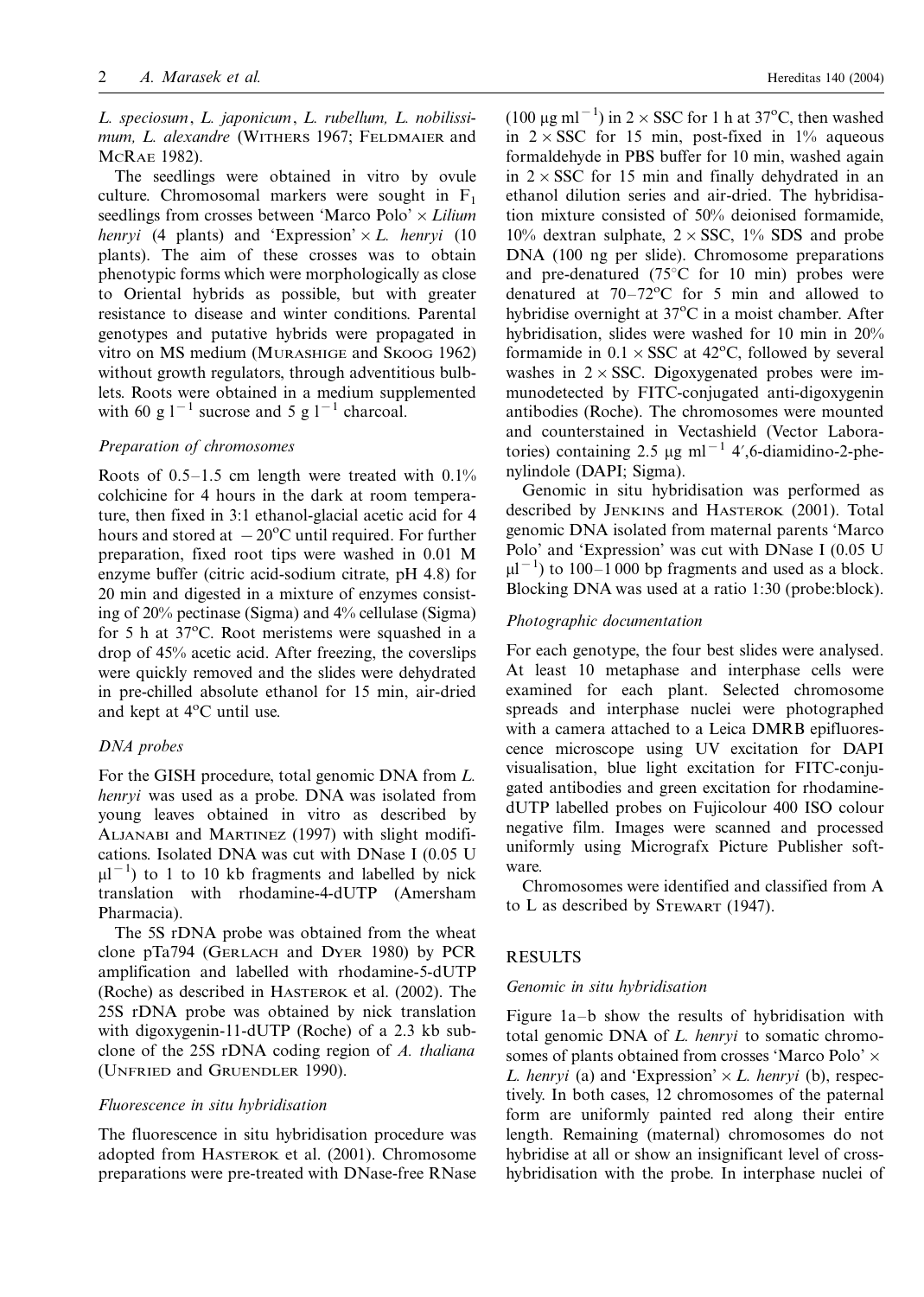

Fig. 1a-c. Fluorescence in situ hybridisation with total genomic DNA (GISH) of L. henryi as a probe (red). 'Marco Polo'  $\times$  L. henryi (a and c) and 'Expression'  $\times$ L. henryi (b). (d-f) Double-target FISH of 25S rDNA (green) and 5S rDNA (red) probes to somatic metaphase chromosomes of L. henryi  $(d)$ , 'Marco Polo'  $(e)$  and 'Expression' (f). The chromosomes are counter-stained with DAPI (blue). Bars represent  $10 \mu m$ .

'Marco Polo'  $\times$  L. henryi, there are large and distinct sectors of pink-labelled paternal chromatin visible (Fig. 1c).

### Fluorescence in situ hybridisation

Figures  $1d-f$  and  $2b-c$  show the results of simultaneous fluorescence in situ hybridisation with 5S rDNA and 25S rDNA probes to metaphase chromosomes of L. henryi, 'Marco Polo', 'Expression' and hybrids obtained from crosses 'Marco Polo'  $\times$  L. henryi and 'Expression'  $\times$  *L. henryi*, respectively.

In L. henryi (Fig. 1d) the presence of four sites of 25S rDNA and two sites of 5S rDNA on metaphase chromosomes was revealed. 25S rDNA loci are located at the secondary constriction in the long arms of A chromosomes close to the centromere and at an intercalary site on the long arm of F chromosomes. The large hybridisation signals of 5S rDNA are observed in the long arms of the C chromosomes in close proximity to the centromere.

In 'Marco Polo' (Fig. 1e) 6 sites of 25S rDNA and 9 sites of 5S rDNA were observed. Two pairs of 25S rDNA loci are located at the secondary constrictions in the short arms of chromosome pair D in close proximity to the centromere, and at an intercalary site in the long arms of chromosome pair K, while the two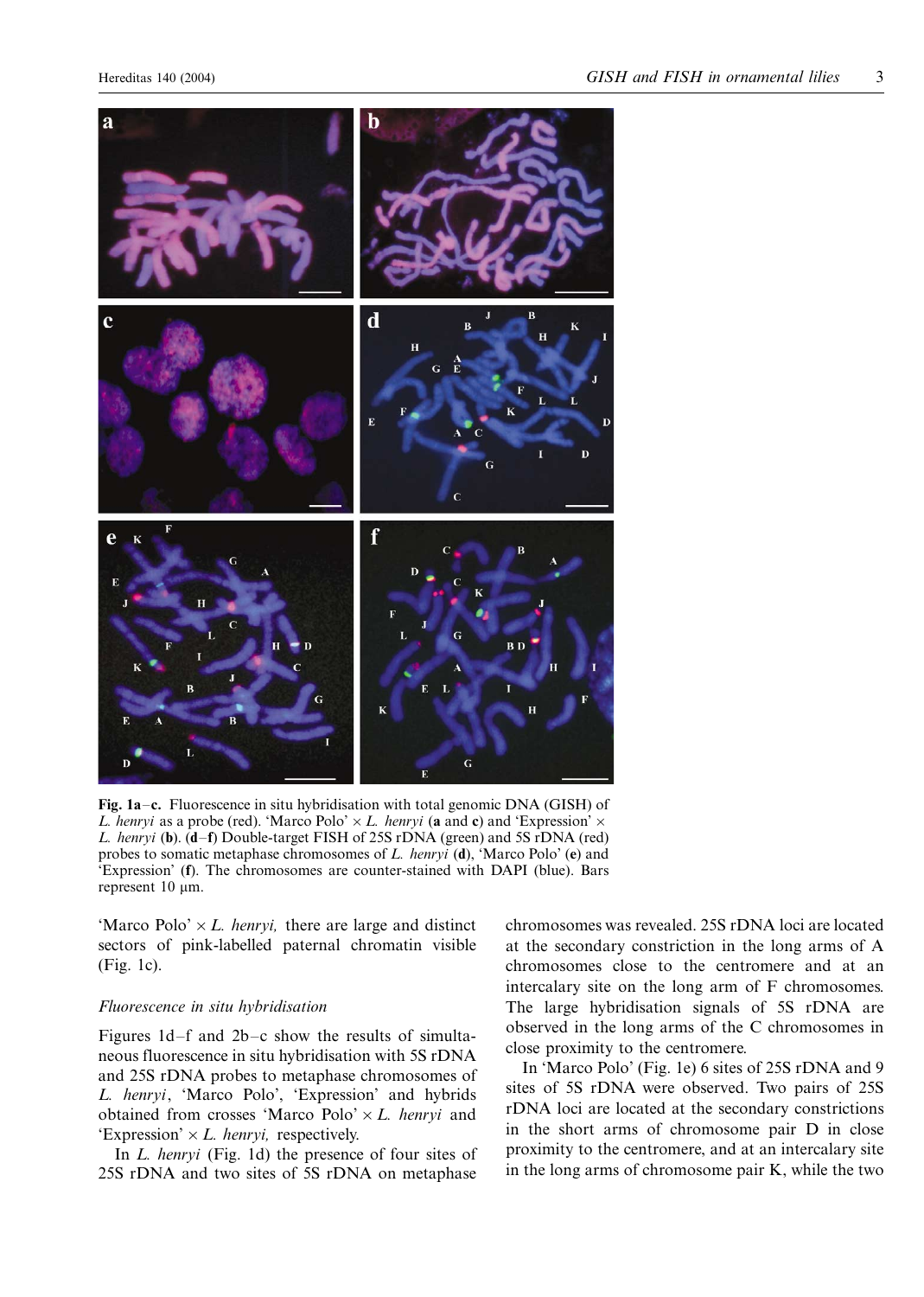remaining signals localise to the secondary constriction on one out of two homologous chromosomes A and B. 25S rDNA sites are located close to the centromere on chromosome A and at an intercalary site on chromosome B. Two sites of 5S rDNA are located pericentromerically in the long arm of chromosome pair C, and the remaining seven signals are visible on chromosomes D, J, K and one of the chromosomes L. The 5S rDNA loci borne by the chromosomes J, K and on one of the chromosomes L were located in the distal part of their short arms. Both kinds of rDNA sites are in close apposition or co-localised in the short arm of chromosome D. In contrast to this, on telocentric chromosomes K the two classes of rRNA genes, though both on the same chromosome, occupy different chromosome arms.

In 'Expression' (Fig. 1f) fluorescence in situ hybridisation revealed the presence of 5 sites of 25S rDNA which were roughly uniform in size, and 10 sites of 5S rDNA which, as in 'Marco Polo', differed in size. The former sites occupy secondary constrictions in different arms of chromosomes D and K and on the short arm of one of the chromosomes A, whilst the latter are located pericentromerically or terminally. The two largest 5S rDNA sites occupy pericentromeric regions of the long arms of chromosomes C. The smaller signals are seen in the short arms of chromosomes D, close to the centromere, and distally on the chromosomes J, K and L. On the chromosome pair D, like in 'Marco Polo', 25S rDNA and 5S rDNA loci are closely linked or co-localised in their short arms. In the small loci, the number of hybridisation signals observed on metaphase spreads differed slightly depending on the metaphase plate analysed.

Simultaneous fluorescence in situ hybridisation with 5S rDNA and 25S rDNA probes provided more markers for identification of the maternal genotypes - 'Marco Polo' and 'Expression' than for L. henryi, where a relatively low number of chromosomes carries rDNA loci. Fig. 2a shows all rDNA bearing chromosomes extracted from metaphase complements. Some of them have been chosen as the markers for hybrid verification. For the paternal form  $(L. henryi)$ , chromosome F having the 25S rDNA signal in the long arm was chosen as the primary marker for identification of this genome in hybrids because both in 'Marco Polo' and 'Expression' neither 25S rDNA nor 5S rDNA hybridisation signals were detected on this chromosome. For the same reason, chromosomes D, J and K were chosen as markers for 'Marco Polo' and 'Expression'. In all three parental forms some 25S rDNA signals were located in similar positions on chromosomes A, and the largest signals of 5S rDNA

were always present on chromosomes C making them useless for the purpose of genome identification.

On metaphase plates of 'Marco Polo'  $\times$  *L. henryi* and 'Expression'  $\times$  L. henryi, chromosomes having signals of 5S and 25S rDNA in the positions characteristic for each parental genome were visible, which confirmed that the seedlings tested were hybrids. In 'Marco Polo'  $\times$  L. henryi preparations, 5 clearly distinguishable 25S rDNA signals, and 4 large and from 4 to 5 smaller 5S rDNA signals were observed (Fig. 2b). On metaphase spreads of 'Expression'  $\times$  L. henryi, 7 hybridisation sites of 25S rDNA as well as 3 large and 4 smaller 5S rDNA sites were found (Fig. 2c). In all cases, hybrid status of the plants tested was confirmed by the presence of the paternal marker chromosome F having a unique distribution of 25S rDNA locus in its long arm. In images of the hybrids, this chromosome has been marked with the white asterisk.

## DISCUSSION

Genomic in situ hybridisation is a very useful method for the identification of plant hybrids and allopolyploid species because it usually gives clear and unambiguous distinction between genomes. Theoretically, even with no initial knowledge of chromosome morphology, genomic in situ hybridisation offers the possibility of determining the genomic origin on metaphase and prophase chromosome spreads as well as in interphase nuclei. In the genus Lilium, GISH was successfully used for verification of  $F_1$ hybrid obtained from crosses between L. longiflorum and L. rubellum (LIM et al. 2000) and to trace recombination events in  $BC<sub>1</sub>$  (LIM et al. 2000) and BC<sub>2</sub> progenies (KARLOV et al. 1999; LIM et al. 2000). The quality of hybridisation of total genomic DNA probe to target chromosomes was satisfactory in our study for the verification of  $F_1$  hybrids both on somatic prophase and metaphase chromosomes and in interphase nuclei. Optimisation of the conditions of GISH allowed distinct and uniform ''painting'' along paternal chromosomes and a low level of probe crosshybridisation to maternal chromosomes. The best results were achieved when the concentration of blocking DNA was about 30 times higher than the concentration of the genomic probe, which seemed to be sufficient to prevent from cross-hybridisation for a wide range of repeated sequences families, common to both parental genomes.

Most other cytological methods used for lily hybrid identification is based upon the characteristics of single chromosomes, which requires karyotype analyses and selection of markers which would be easily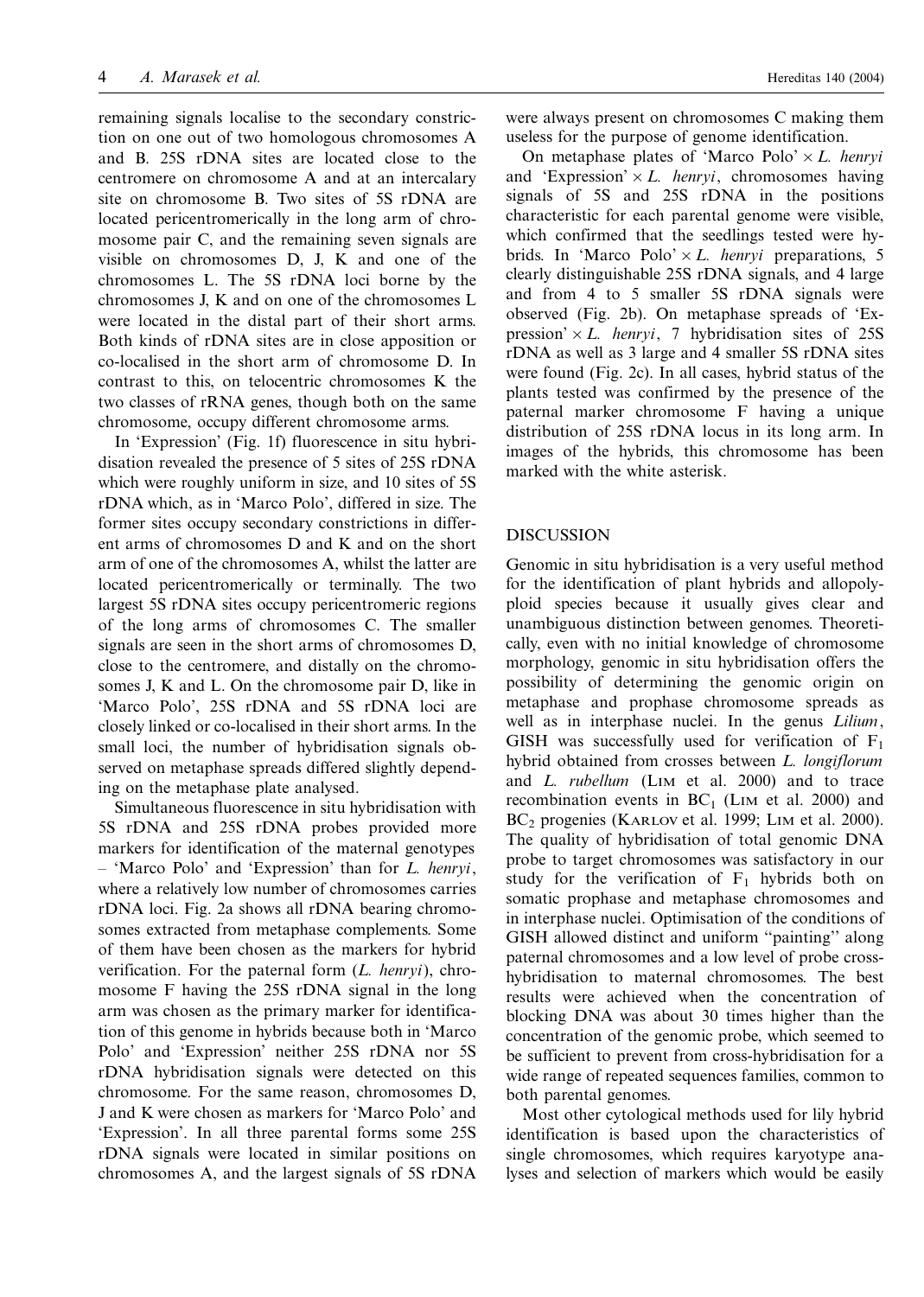

Fig. 2a-c. (a) Extracted rDNA-bearing chromosomes of 'Marco Polo', 'Expression' and L. henryi. Double-target FISH of rDNA probes to somatic metaphase chromosomes of 'Marco Polo'  $\times$  L. henryi (b) and 'Expression'  $\times$  L. henryi (c). In hybrids, the primary marker chromosome characteristic for the paternal form is distinguished by the white asterisk. Colour codification the same as in the Fig. 1d–f. Bars represent 10  $\mu$ m.

recognisable in hybrid cells. Although GISH requires more sophisticated equipment, in many cases it may replace time-consuming studies of the karyotype. In this paper we have proved that the FISH technique can also assist hybrid identification. Probes used in this study determined the chromosomal localisation of rRNA genes, which provided markers for hybrid verification.

Multicolour fluorescence in situ hybridisation using two or more repetitive DNA sequences as the probes was used for chromosome identification in numerous plant species. Frequently these were the species with numerous and morphologically uniform chromosomes. For instance, the use of 5S rDNA and 25S rDNA probes identified most chromosomes in some of the diploid and tetraploid species of Brassica (Hasterok et. al. 2001; KULAK et al. 2002) as well as in Sinapis alba and Raphanus sativus (SCHRADER et al. 2000). Furthermore, in Hordeum vulgare the use of 5S and 18S-5.8S-25S rDNA probes enabled unambiguous identification of all chromosomes in this genome (LEITCH and HESLOP-HARRISON 1993). In the genus Lilium, both kinds of rDNA probes were successfully used for chromosome identification in L. rubellum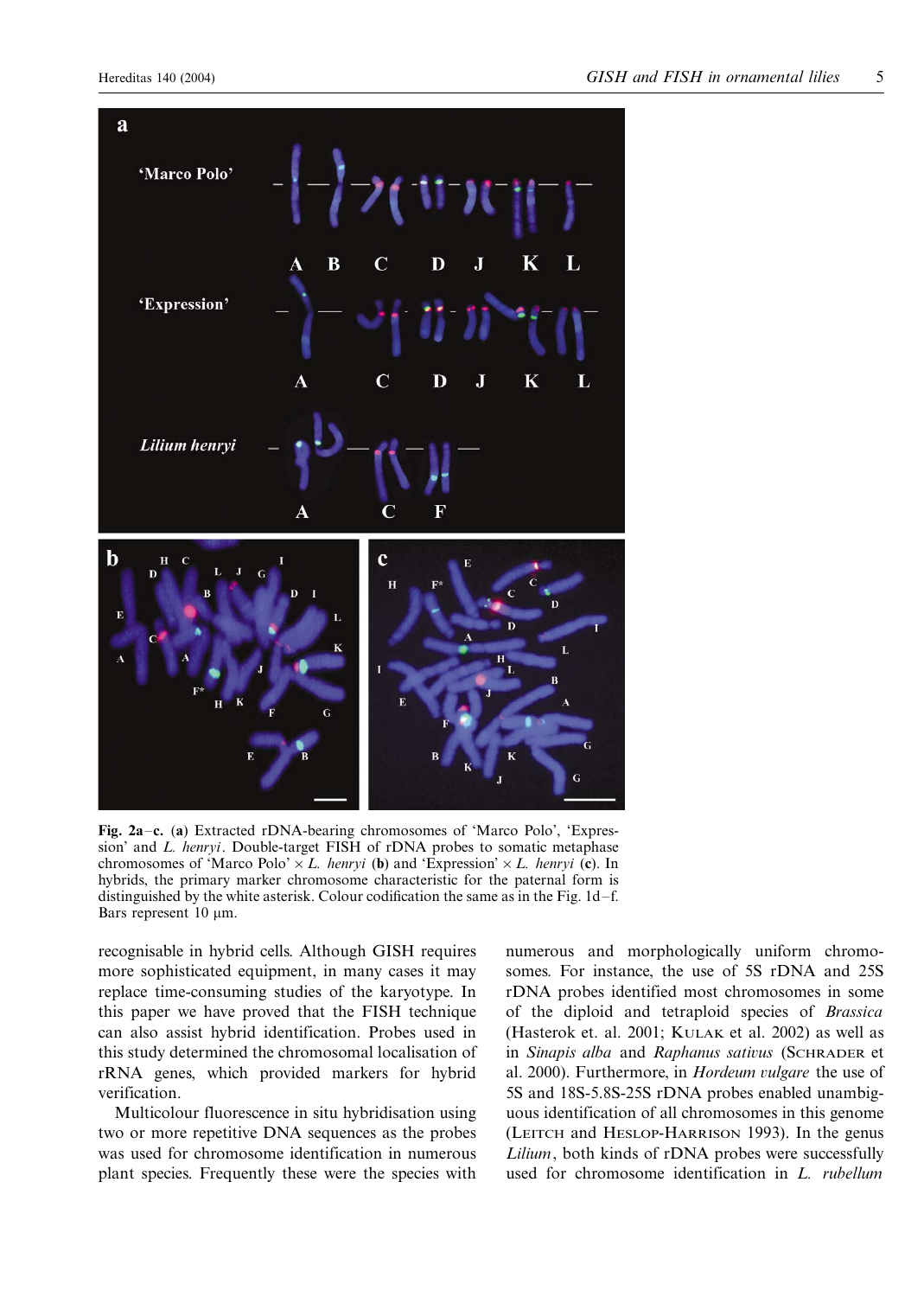and L. longiflorum, where they provided useful landmarks for identification of 6 to 8 out of the 24 chromosomes (LIM et al. 2000). A comparison of the results obtained using Feulgen staining and FISH indicates that the latter provides significantly more reliable markers for chromosome identification. In L. henryi however, C-banding offers more markers for individual chromosome identification than FISH with rDNA probes (MARASEK and ORLIKOWSKA 2001). In case of cultivars, the number of useful markers for chromosomes identification is comparable. Such a difference in the number of rDNA sites between L. henryi and cultivars 'Marco Polo' and 'Expression' may reflect the fact that they belong to different sections of the genus *Lilium*. The parental forms which were used to obtain the cultivars are unknown. However, the analysis of a crossing polygon of the genus Lilium (VAN TUYL et al. 1997) and the similar position of 5S rDNA sites on C chromosomes of L. henryi and cultivars may indicate that L. henryi could possibly be one of their ancestors (FELDMAIER and MCRAE 1982).

The results obtained in this study show that simultaneously applied rDNA probes establish markers which are easily recognisable in cells, offering quick and reliable confirmation of hybrid status. Although this method provided only one marker chromosome specific for the parental genotype, it was sufficient to enable verification of the hybrids 'Marco Polo'  $\times$  L. henryi and 'Expression'  $\times$  L. henryi. In fact, for the purpose of this study, the use of only the 25S rDNA probe that marked the position of secondary constrictions would be sufficient for hybrid status verification.

On the other hand, the comparison of signals in cultivars 'Marco Polo' and 'Expression' clearly shows that this method can not be used for verification of hybrids from such relatives due to very similar localisation of rDNA signals. GISH, although providing more ''monotonous'' chromosome markers in comparison to FISH, seems to be superior for the purpose of rapid and reliable hybrid identification of intersectional lily hybrids. The question for further study is whether GISH will be more useful also for the purpose of cultivar hybrids identification.

Acknowledgements - The authors wish to thank Dr. Glyn Jenkins (Institute of Biological Sciences, University of Wales Aberystwyth, UK) for his valuable comments on the manuscript. This work was partially supported by The Polish State Committee for Scientific Research (grant 0756/PO6/98/14).

# REFERENCES

- Aljanabi, S. M. and Martinez, I. 1997. Universal and rapid salt-extraction of high quality genomic DNA for PCRbased techniques. - Nucleic Acid Res. 25: 4692-4693.
- Feldmaier, C. and McRae, J. 1982. Lilien. Verlang Eugen Ulmar GmbH & CO Stuttgart. Germany.
- Fernandez, A. M., Nakazaki, T. and Tanisaka, T. 1996. Development of diploid and triploid interspecific hybrids between Lilium longiflorum and L. concolor by ovary slice culture.  $-$  Plant Breeding 115: 167 $-171$ .
- Georgi, H. 1985. The significance of apogamy and apomictic phenomena in lily hybridisation. - The Lily Yearbook NALS 85: 45–46.
- Gerlach, W. L. and Dyer, T. A. 1980. Sequence organization of the repeating units in the nucleus of wheat which contain 5S rRNA genes. - Nucleic Acids Res. 11: 4851-4865.
- Hasterok, R., Jenkins, G., Langdon, T. et al. 2001. Ribosomal DNA is an effective marker of Brassica chromosomes. – Theor. Appl. Genet. 103: 486–490.
- Hasterok, R., Langdon, T., Taylor, S. et al. 2002. Combinatorial labelling of DNA probes enables multicolour fluorescence in situ hybridisation in plants. – Folia Histochem. Cytobiol. 40: 319-323.
- Jenkins, G. and Hasterok, R. 2001. Painting whole chromosome sets in hybrids by using GISH. - In: Jenkins, G., Maluszynska, J. and Schweizer, D. (eds), Advanced molecular cytogenetics. A practical course manual. Wyd. Uniw. Slaskiego, Katowice, p. 35–48.
- Karlov, G. I., Khrustaleva, L. I., Lim, K. B. et al. 1999. Homoeologous recombination in 2n-gamete producing interspecific hybrids of *Lilium* (Liliaceae) studied by genomic in situ hybridisation (GISH). - Genome 42: 681-/686.
- Kulak, S., Hasterok, R. and Maluszynska, J. 2002. Karyotyping of Brassica amphidiploids using 5S and 25S rDNA as chromosome markers. – Hereditas 136: 144– 150. Erratum in Hereditas 137: 79-80.
- Leitch, I. J. and Heslop-Harrison, J. S. 1993. Physical mapping for four sites of 5S rDNA sequences and one site of the alpha-amylase gene in barley (Hordeum vulgarae). – Genome 36: 517–523.
- Lim, K. B., Chung, J. D., van Kronenburg, B. C. E. et al. 2000. Introgression of Lilium rubellum Baker chromosomes into *L. longiflorum* Thunb.: a genome painting study of the F1 hybrid, BC1 and BC2 progenies. -Chromosome Res. 8: 119–125.
- Marasek, A. and Orlikowska, T. 2001. Distant lily hybrids indentification based on chromosomal markers. - Biotechnologia 3: 243-248. (In Polish).
- Metwally, E. I., Haroun, S. A. and El-Fadly, G. A. 1996. Interspecific cross between Cucurbita pepo L. and Cucurbita martinezii through in vitro embryo culture. -Euphytica 90: 1-7.
- Murashige, T. and Skoog, F. 1962. A revised medium for rapid growth and bioassays with tobacco tissue cultures. - Physiol. Plant. 15: 473-497.
- Nassar, N. M. A., Vieira, M. A., Vieira, C. et al. 1998. A molecular and embryonic study of apomixis in cassava (Manihot esculenta Crantz). - Euphytica 102: 9-13.
- North, C. and Wills, A. B. 1969. Inter-specific hybrids of Lilium lankongense Franchet produced by embryo-culture. – Euphytica 18: 430–434.